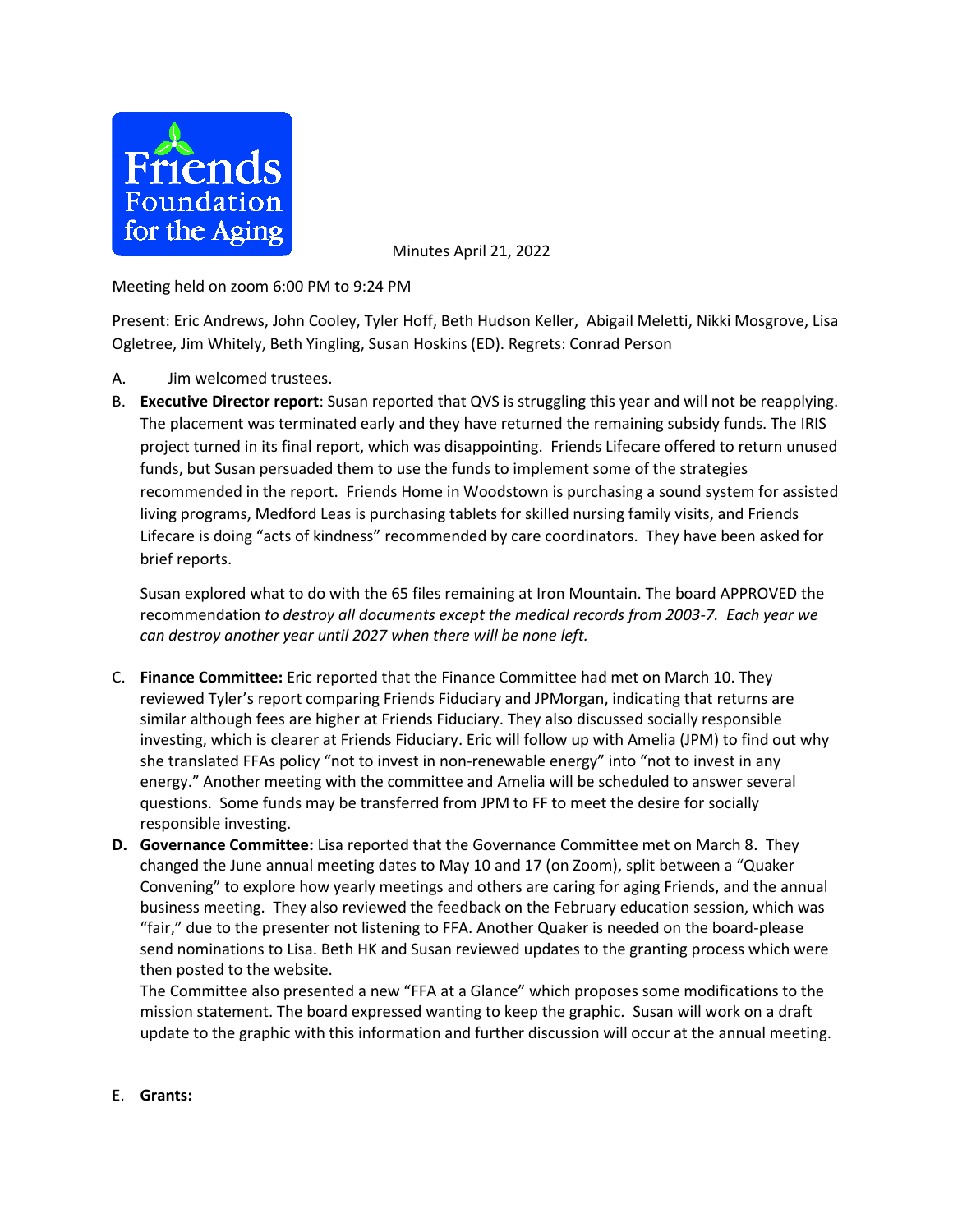- a. New England Yearly Meeting-replication of ARCH. APPROVED \$6707 as requested. Everyone was pleased to see ARCH replication.
- b. Barclay Friends- bus. APPROVED \$10,000. Understood that a bus adds significant value to programs. Encouraging them to apply to PYM for remainder.
- c. FSA-continuing Leadership and Internship programs. Enthusiasm for supporting these programs. Also supported including people from non-Quaker organizations as it spreads Quaker values and processes. APPROVED \$30,000 for Leadership and \$5000 for Internships as requested.
- d. Friends House Retirement Community- continuing Montessori Lifestyle implementation with Silver Certification. APPROVED \$38,777 as requested.
- e. The Hickman- implementation of Montessori Lifestyle Gold. APPROVED \$41,800. Excited to see Montessori programs which seem so consistent with Quaker values, possible outcome of our funding a presentation of this model at FSA meeting a few years ago.
- f. Pendle Hill- podcasts and programs. DEFERRED until after the Quaker Convening, when a stronger direction may come forth. Aware that Pendle Hill is struggling, but the proposal was not focused or need well supported. The current website is hard to navigate, can't find programs.
- g. Ujima Friends Peace Center- continuing With These Hands sewing project. APPROVED \$37,685 as requested. Enthusiasm for intergenerational, community-based project, collaboration. Video was touching.
- h. Rise- AFUN farm produce for seniors. APPROVED \$20,000 as requested. Another BIPOC-led, community- centered program with several collaborations serving a high-need community.
- i. Jewish Family Services-hoarding. APPROVED \$20,000, working toward independence next year. Great program.
- j. Witness to Innocence- peer support for exonerees. APPROVED \$40,600 as requested. Hope not to cover UN shortage for long.
- k. Lutheran Social Ministries-Gardens in Pennsauken senior housing. APPROVED \$7300 as requested. Combines social+nutritious+purpose.
- l. Meals on Wheels Mercer Co- Snipes farm produce for seniors. APPROVED \$51,000. Liked partnership. Hope that recipients can use the produce.
- m. Vonzella's Crown-intergenerational. APPROVED \$4000 as requested. Another BIPOC-led, community-based organization serving a high-need senior population.
- n. Jewish Community Housing- assisted living in subsidized senior housing. Great idea, hope they can be a model program. Request seems premature; come back after have certificate of need and license. Can support program once it is sure to run.
- o. Lutheran Settlement House- programs for younger seniors. NOT APPROVED. Did not have a plan for what to do, not innovative, no plan for sustaining.
- p. Jewish Relief Agency- food distribution. NOT APPROVED. While food is in high demand, it seems they should have other sources from within Philadelphia, public funding, and the Jewish community.
- q. Camden Coalition-Medical-Legal Partnership. DEFERRED TO JUNE. Connection was through Conrad who was not present. This is a huge program with a substantial endowment. This is an innovative, model program, good collaboration. Can we make a difference? Should our focus be on small organizations that don't get funded other ways?

The total for these grants is \$312,869. These are unusual times that require additional assistance for people to navigate pandemic and inflation. FFA focus needs to be on where we can make a difference, how the grants fit our strategic goals and mission.

F. Consent agenda: February minutes approved.